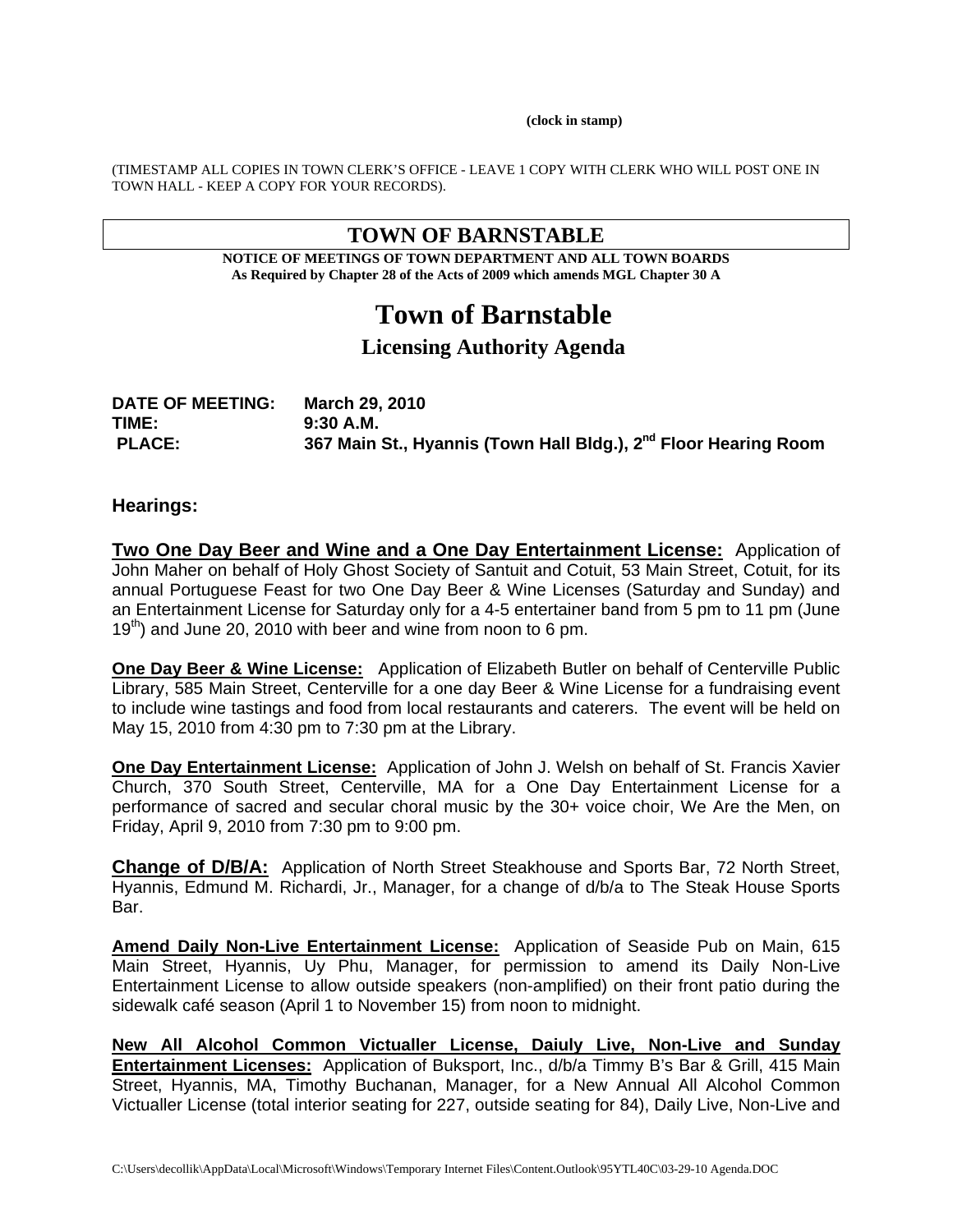Sunday Entertainment Licenses (M, T, W, Th 5 pm – 12:45 am; F, Sat, Sun 3 pm – 12:45 am with 2-5 entertainers; 1-2 entertainers on outside patio).

**Show Cause Hearing:** Show Cause Hearing for Cape Cod Precious Gems & Coins, 48 Iyannough Road, Hyannis, MA, Carl Marchetti, Manager, for revocation of its Junk Dealer License as a result of information presented to the Licensing Authority by Detective Sgt. John Murphy of the Barnstable Police Department at the December 7, 2009 Licensing Authority Hearing for failure to comply with the Town of Barnstable Rules and Regulations under Chapter 502 regarding non-reporting of items purchased for sale, that it purchased items which appear on a list of stolen property, and a determination that Mr. Marchetti is an improper person to hold a Junk Dealer License, to show cause why its Junk Dealer License should not be permanently revoked.

# **The following renewals have been submitted without any changes from the previous year for Licensing Authority approval:**

## **Common Victualler**

Katie's Homemade Ice Cream

# **Common Victualler All Alcohol Seasonal:**

Harbor Point Restaurant The Paddock Spanky's Clam Shack & Seaside Saloon Gringo's Trader Ed's Fresh Ketch Kian n' Rylees Eclectic Cafe La Paz Surf Cantina The Islander

#### **Common Victualler Beer & Wine Seasonal:**

Cooke's Seafood Cape Cod Melody Tent (will file for entertainment license after play list is complete as always)

#### **Innholder All Alcohol Seasonal:**

Hyannis Inn Motor Hotel

# **Club All Alcohol Seasonal:**

Cotuit Highground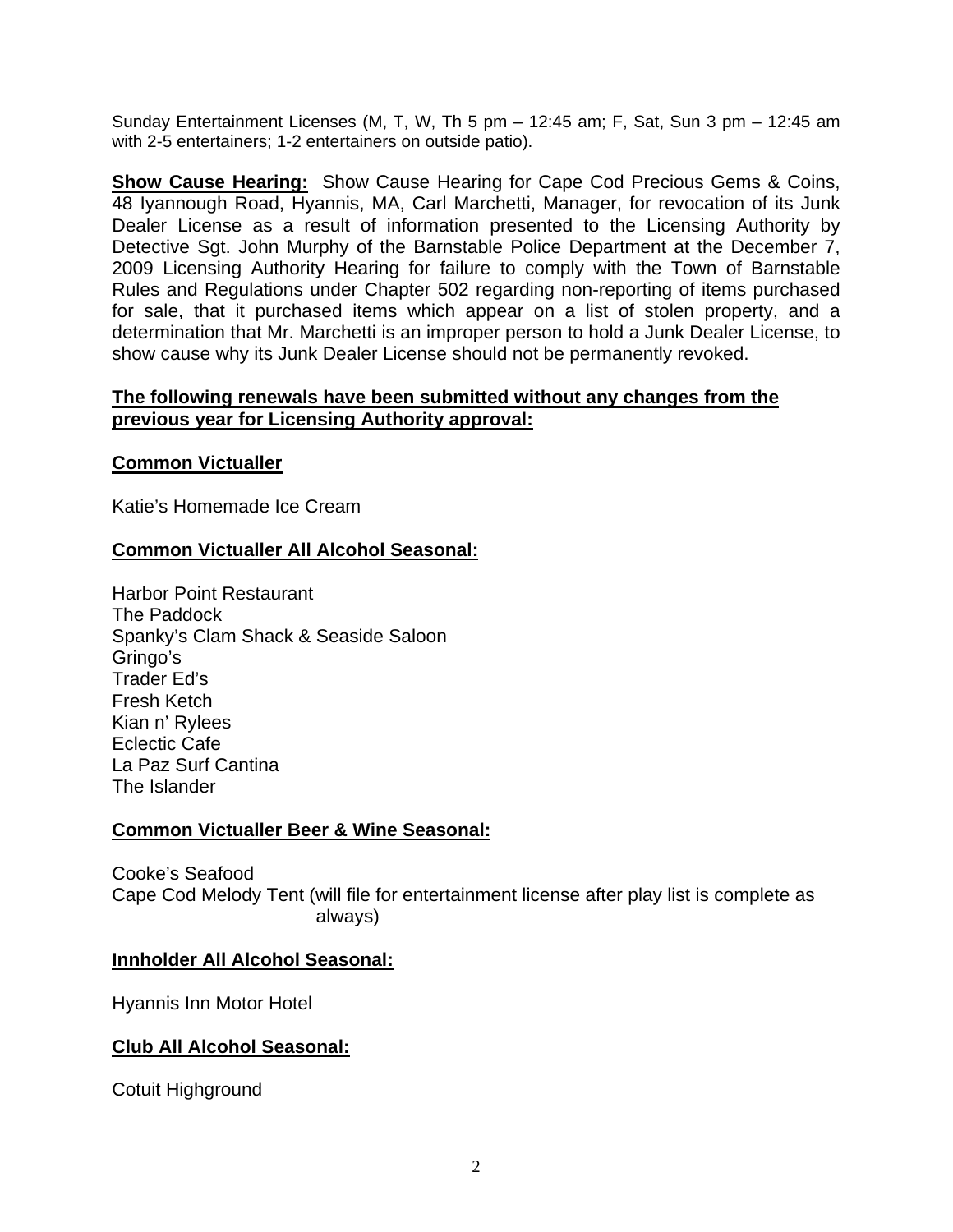Baxter's Boathouse Club The Beach Club

## **Daily Live Entertainment:**

Harbor Point Restaurant The Paddock Spanky's Clam Shack & Seaside Saloon Hyannis Inn Motor Hotel Trader Ed's Fresh Ketch Eclectic Cafe Baxter's Boathouse Club The Beach Club

# **Daily Non-Live Entertainment:**

Hyannis Inn Motor Hotel Gringo's Fresh Ketch Eclectic Cafe La Paz Surf Cantina Salty Cod

#### **Sunday Entertainment:**

Harbor Point Restaurant The Paddock Spanky's Clam Shack & Seaside Saloon Hyannis Inn Motor Hotel Gringo's Trader Ed's Fresh Ketch Eclectic Cafe La Paz Surf Cantina Raw Bar on Ocean Street Salty Cod Baxter's Boathouse Club The Beach Club

#### **Business Meeting:**

No new business.